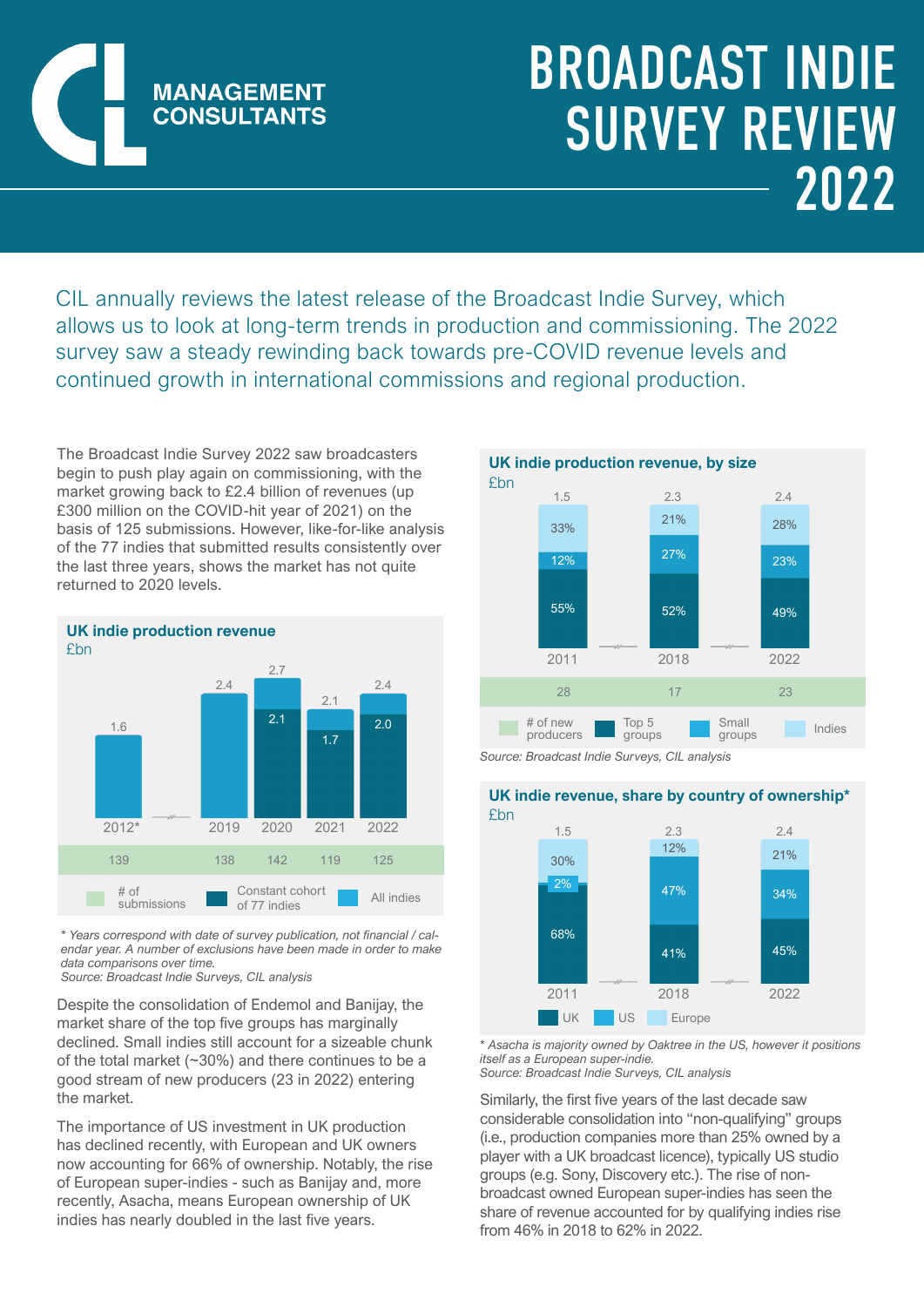However, the Government's proposal to introduce a revenue cap could limit the ability of these larger groups to deliver public service broadcasters' ('PSBs') qualifying indie quotas in the future.



*Source: Broadcast Indie Surveys, CIL analysis*

London continues to be the 'hub' of UK production, and despite considerable commitments from all the PSBs to expand regional investment, the shift of spend to pure regional players remains achingly slow. Regional-based indies now account for ~16% of the total market up from 12% in 2018.



*\* Includes revenue from indies identified by Broadcast as regional; it does not include regional spend by divisions of London-based indies. Source: Broadcast Indie Surveys, CIL analysis*

The North (spread across Manchester, Liverpool and Leeds), the South (mostly Bristol) and Scotland (Glasgow) have shown strong growth. By comparison, revenues in Wales declined. This reflects the more cyclical nature of drama revenues, especially on largescale productions. As an example, Cardiff-based Bad Wolf saw its revenues decline from £65 million in 2021 (primarily off the back of "His Dark Materials") to £16 million in 2022. However, this is likely to rise with its production slate in 2023.

## **Share of regional indie revenue (outside London)\***



*\* Includes revenue from indies identified by Broadcast as regional; it does not include regional spend by divisions of London-based indies. Source: Broadcast Indie Surveys, CIL analysis*

International commissions continue to grow in importance, rising from 36% of revenues reported in 2018 to 46% in 2022.



## **Share of UK vs. international commissions\*** £bn

*\* Data includes only companies that split out their revenues for the UK, which was 90% of submissions in 2022. Source: Broadcast Indie Surveys, CIL analysis*

International hours were not recorded in the 2022 Broadcast survey. However, as has been the case historically, international revenue per hour is likely to be significantly greater than UK revenue per hour. This reflects the international skew towards higher value, prime-time programming and high-end drama commissions, and the 'full funding' model used by international broadcasters. This gap is likely to be narrowing as international commissioners increasingly commission across a broader range of genres.